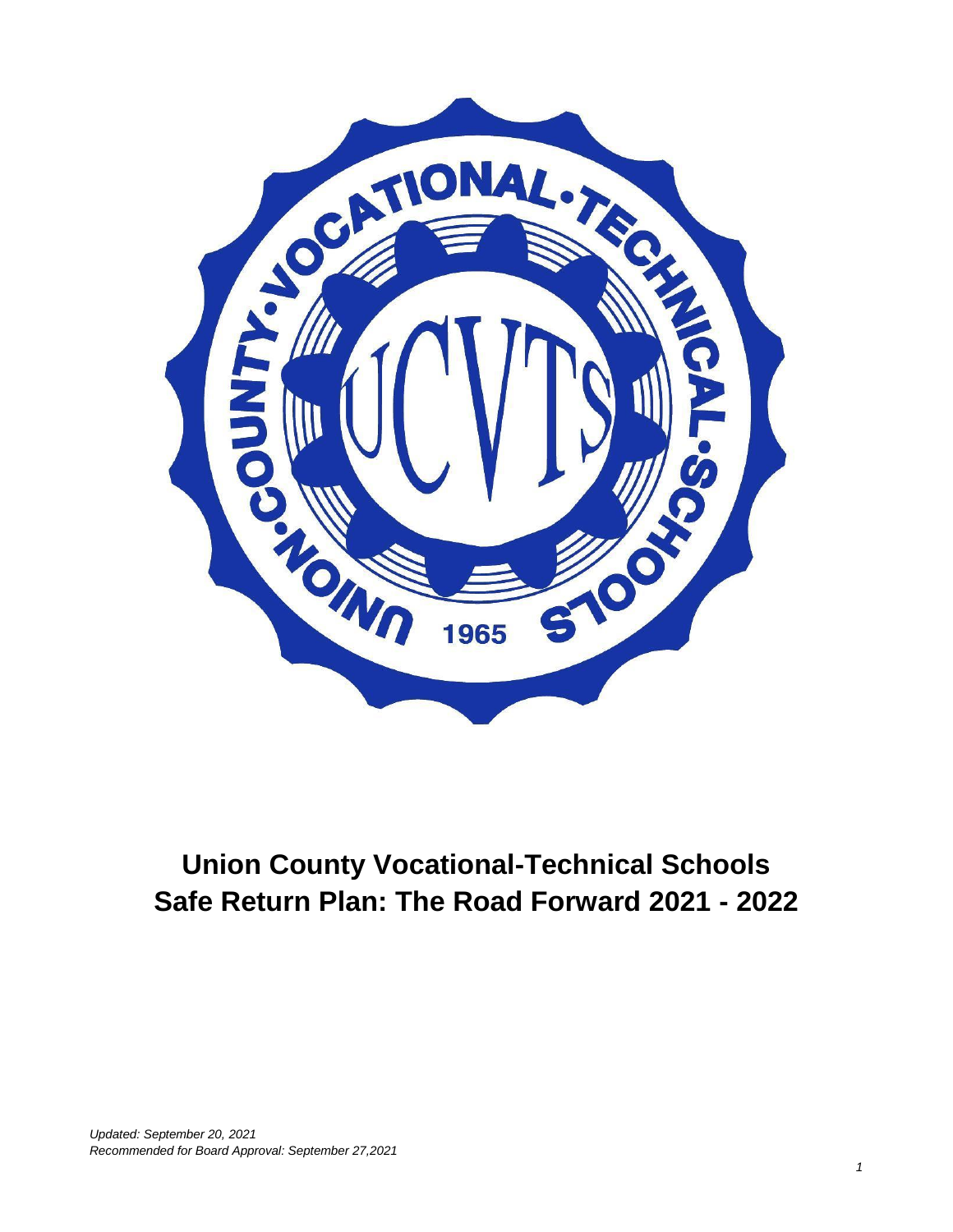#### **Outline of Contents:**

#### **Introduction and Purpose**

#### **Part I: Maintaining Health and Safety**

- Vaccination
- Communication with the Local Health Department
- Universal and Correct Wearing of Masks
- Physical Distancing
- Handwashing Hygiene and Respiratory Etiquette
- Meals
- Transportation
- Cleaning and Maintaining Health Facilities, Including Improving Ventilation
- Screening, Exclusion, and Response to Symptomatic Students and Staff Members
- Contact Tracing
- Testing
- Student and Staff Member Travel
- Appropriate Accommodations for Children with Disabilities with Respect to the Health and Safety Policies

#### **Part II: Ensuring Continuity of Services**

- Describe how the LEA will ensure continuity of services, including but not limited to services to address student academic needs and staff social, emotional, mental health, and other needs, which may include student health and food services
- Virtual Instruction for Students in quarantine

#### **Part III: Emergency Virtual or Remote Instruction**

- Introduction
- Access to Digital Devices
- School Breakfast and Lunch Programs
- Virtual Instruction Program and Day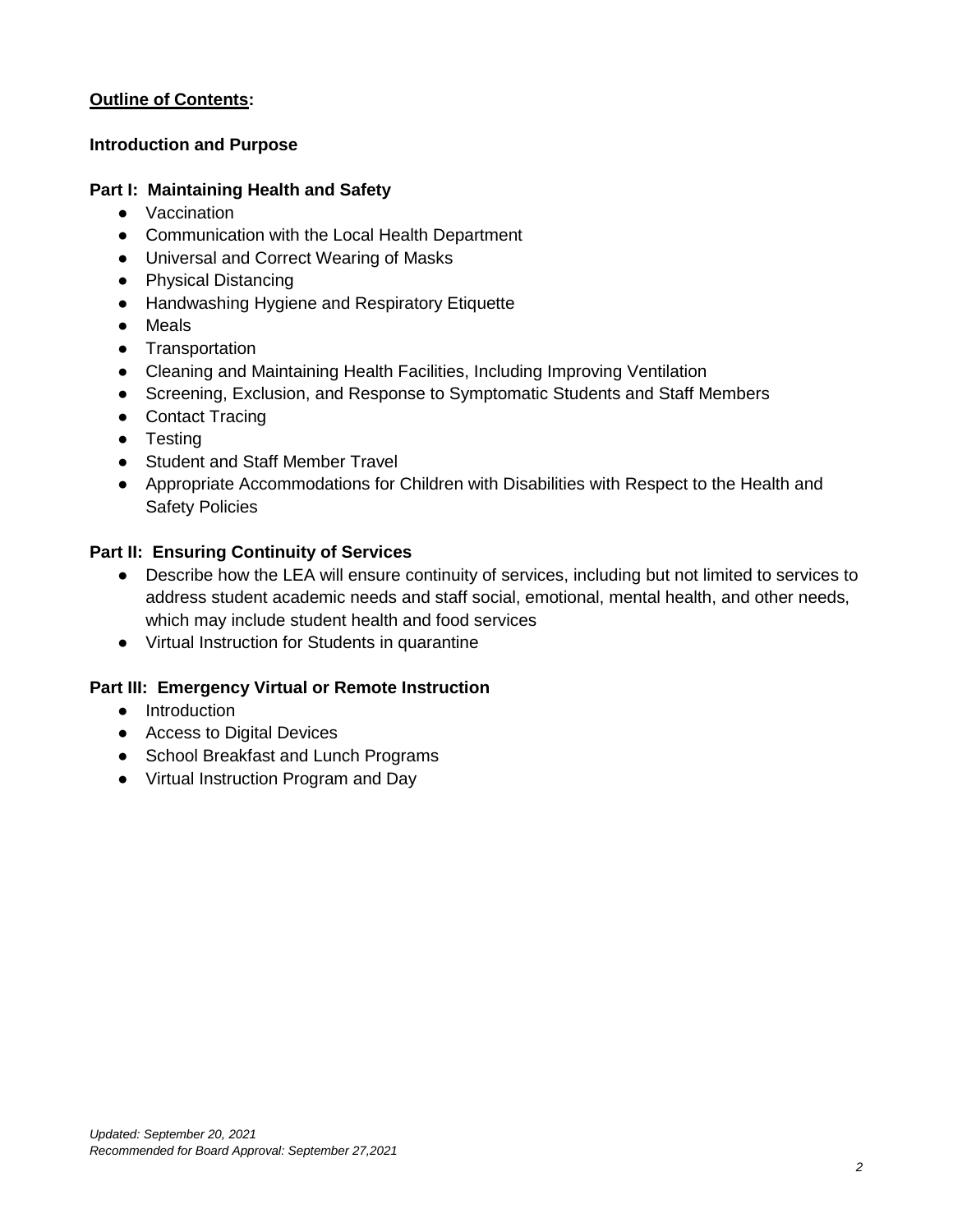## **Introduction and Purpose**

The Union County Vocational-Technical Schools acknowledges the importance of pre-emptive and comprehensive procedures in both maintaining the safety of our students and staff and maintaining the effectiveness of our instructional program during a pandemic. The district also recognizes the importance of creating thoughtful plans to guide our pandemic response efforts. The UCVTS Road Forward Plan provides a variety of pandemic response information to stakeholders, as per guidance outlined in *[The Road Forward: Health and Safety Guidance for the 2021-2022 School Year](https://www.nj.gov/education/roadforward/docs/HealthAndSafetyGuidanceSY2122.pdf)* released by the New Jersey Department of Education (NJDOE) and New Jersey Department of Health (NJDOH). The UCVTS plan outlines district strategies for the 2020-2021 school year in three key subject areas: Maintaining Health and Safety, Ensuring Continuity of Services, and Emergency Virtual or Remote Instruction. The UCVTS Road Forward Plan aligns with the [UCVTS Safe Reopening Plan,](https://www.ucvts.tec.nj.us/Page/1085) which was developed as a requirement of applying for funding through the federal American Rescue Plan Act (ARP). Both plans have been developed, will be updated, and maintained utilizing feedback from critical stakeholders through a district pandemic response committee process. Circumstances surrounding COVID-19 continue to change rapidly and, as such, school plans will need to be modified in response to changes in the virus spread and in alignment with current NJDOE and NJDOH guidance. There is a need to continue our work to bring all students safely back to onsite instruction at UCVTS, while being open, flexible and ready for multi-directional transitions.

The following guiding principles were utilized in leading discussion and decision making with regards to the development of all UCVTS pandemic related planning:

- The physical, social, and emotional well-being and safety of the UCVTS community is a primary responsibility to be considered in all aspects of pandemic response. All considerations must be made to prevent the spread of COVID-19 in the UCVTS community.
- We will consider adjustments to all aspects of our operations to provide the best possible learning environment for students.
- We will prioritize Career and Technical Education (CTE) and practical science areas for on-site learning opportunities.
- All plans must provide equitable access to learning opportunities for all students

Decision making and planning is guided by a community of stakeholder volunteers who graciously give of their time, their energy and their resources in helping UCVTS respond to the pandemic. Thank you to all individuals who have served and continue to serve on our various planning committees. Though not ideal circumstances, the work and collaboration we have seen in the planning process will benefit our community long into the future. Your professionalism, work, and commitment to the Union County Vocational-Technical Schools is greatly appreciated.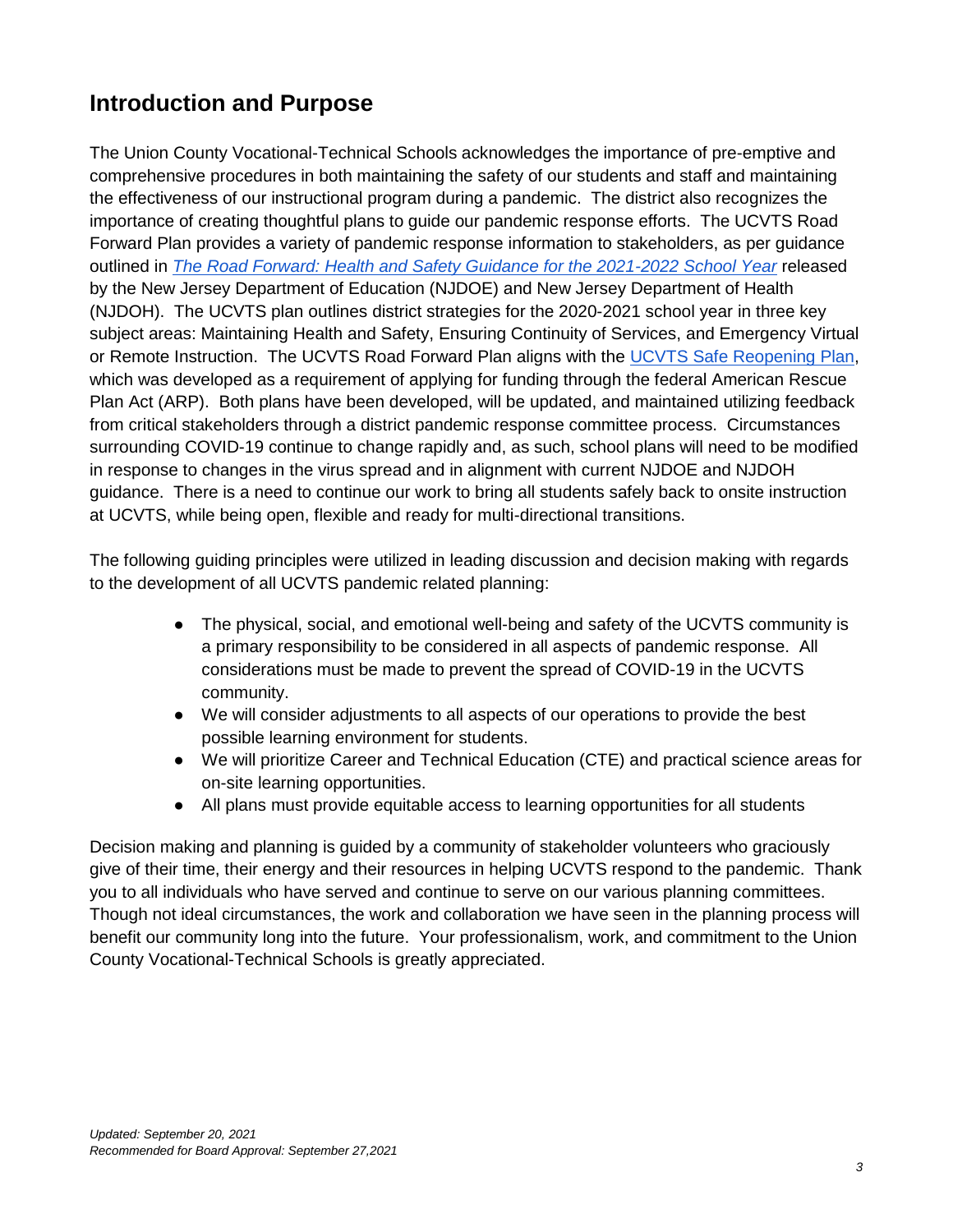## **Part I: Maintaining Health and Safety**

*Updated: September 20, 2021 Recommended for Board Approval: September 27,2021*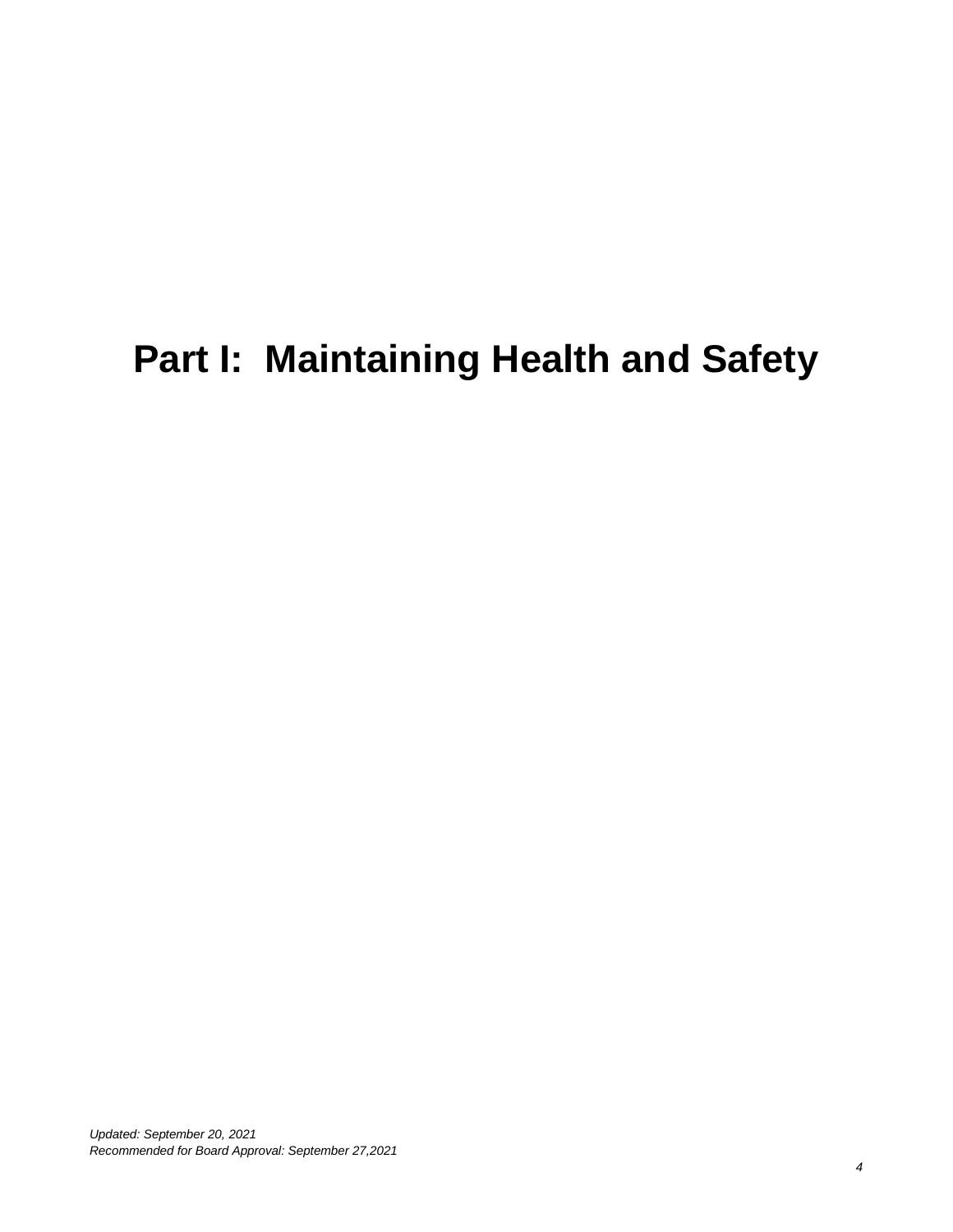#### **Vaccination**

The Board recognizes that vaccination is the leading public health prevention strategy to end the COVID-19 pandemic. The District will promote the benefits of receiving the COVID-19 vaccine and provide information to students, staff and families regarding eligibility and availability.

Recognizing that school-aged children may have missed recommended vaccines over the last year due to disruptions associated with COVID-19, the District will send reminders to families about school immunization requirements and will follow-up with families of children who are not in compliance with requirements to ensure compliance.

As per Executive Order No. 253, all UCVTS school personnel, including but not limited to both fulland part-time, including, but not limited to, administrators, teachers, educational support professionals, individuals providing food, custodial, and administrative support services, are required to be fully vaccinated against COVID-19 by October 18, 2021 or be subject to COVID-19 testing at minimum one to two times per week.

#### **Communication with the Local Health Department**

The Superintendent will be responsible for directing communication with the Board of Education, New Jersey Department of Education, New Jersey Department of Health, Union County Health Department, local Health Departments, and all other governmental agencies regarding public health school related plans and actions.

Communication protocols have been established, and will be maintained, with Local and State authorities to determine current mitigation levels in the community. As the Union County Vocational-Technical Schools is a County institution (which draws from twenty-one (21) different in-county school districts, as well as a number of out-of-county districts) it will be important for district personnel to communicate with both our County and local department of health officials. Reports of student and staff suspected COVID-19 cases will be communicated through our district nursing staff. District planning and response decision making will be communicated through designated central office personnel to local, County and State authorities.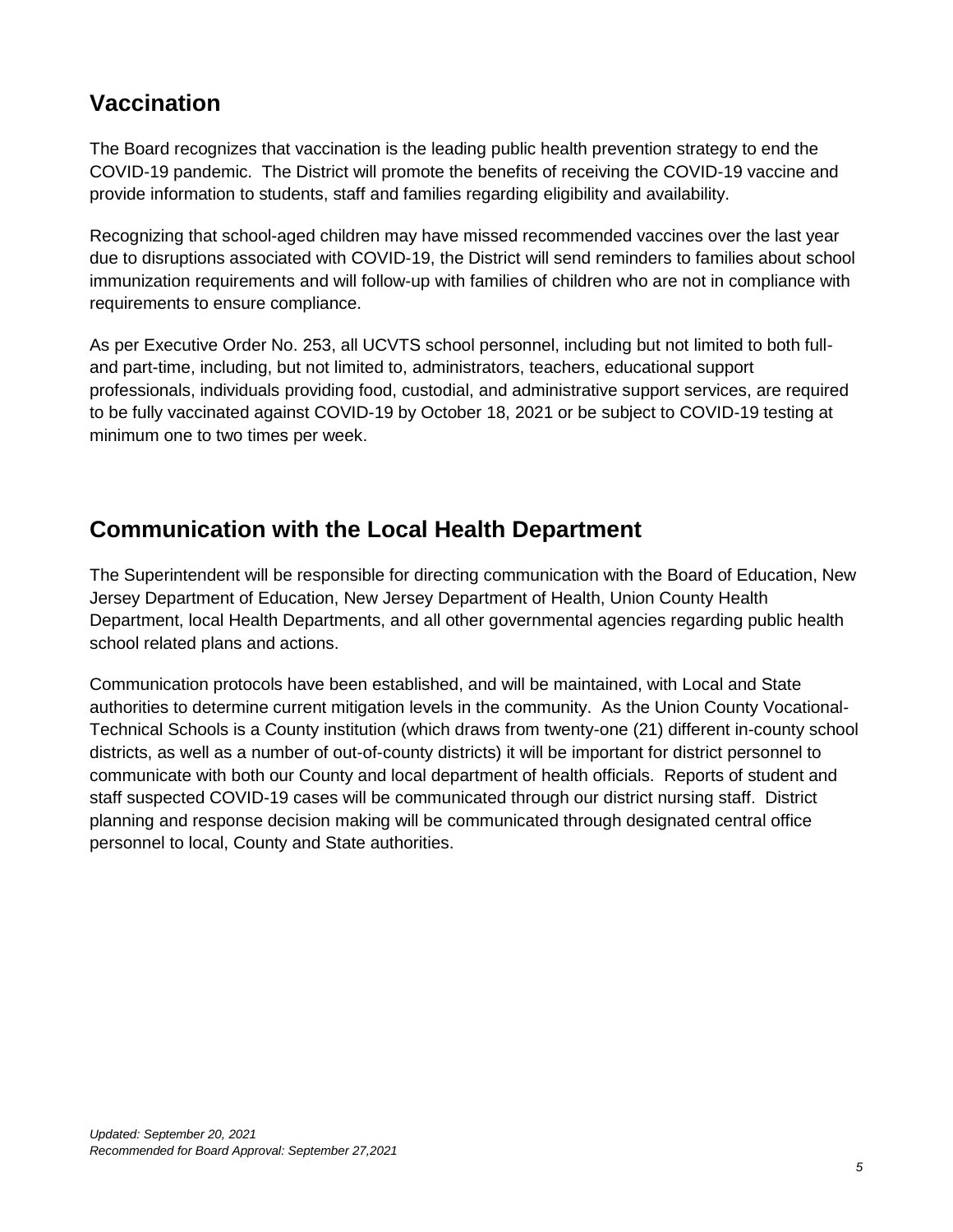## **Universal and Correct Wearing of Masks**

As per The Road Forward: Health and Safety Guidance for the 2021-22 School Year, the CDC issued new indoor masking recommendations for individuals in K-12 school settings. That guidance is available here: [\(www.cdc.gov/coronavirus/2019-ncov/vaccines/fully-vaccinated.html\)](http://www.cdc.gov/coronavirus/2019-ncov/vaccines/fully-vaccinated.html).

In alignment with recommendations from the CDC and the American Academy of Pediatrics, on August 6, 2021, Governor Murphy signed Executive Order 251 which requires that all staff, students, and visitors wear a mask, regardless of vaccination status, in the indoor premises of school buildings. This requirement applies to all public, private, and parochial preschool programs and elementary and secondary schools, including charter and renaissance schools. As outlined in the Executive Order, there are limited exceptions to this requirement (see full list below). UCVTS will require wearing of masks as outlined in the guidance.

*The following principles apply to the use of masks in schools:*

- Information will be provided to staff and students on proper use, removal, and washing of masks. The most effective fabrics for cloth masks are tightly woven such as cotton and cotton blends, breathable, and in two or three fabric layers. Masks with exhalation valves or vents, those that use loosely woven fabrics, and ones that do not fit properly are not recommended.
- Masks should be washed after every day of use and/or before being used again, or if visibly soiled or damp/wet.
- Disposable face masks should be changed daily or when visibly soiled, damp or damaged.
- Students, teachers, and staff will have access to additional disposable or cloth masks in case a back-up mask is needed (e.g. mask is soiled or lost during the day).
- Clear masks that cover the nose and wrap securely around the face may be considered in certain circumstances including for the teaching of students with disabilities, young students learning to read, or English language learners.

*Appropriate and consistent use of masks may be challenging for some individuals, however mask use is required for all individuals in indoor school settings with the following exceptions:*

- When doing so would inhibit the individual's health, such as when the individual is exposed to extreme heat indoors;
- When the individual has trouble breathing, is unconscious, incapacitated, or otherwise unable to remove a face covering without assistance;
- When a student's documented medical condition or disability, as reflected in an Individualized Education Program (IEP) or Educational Plan pursuant to Section 504 of the Rehabilitation Act of 1973, precludes use of a face covering. Documentation must be provided by a medical professional;
- When the individual is under two (2) years of age;
- When the individual is engaged in activity that cannot physically be performed while wearing a mask, such as eating or drinking, or playing a musical instrument that would be obstructed by a face covering;
- When the individual is engaged in high-intensity aerobic or anaerobic activity;
- When a student is participating in high-intensity physical activities during a physical education class in a well-ventilated location and able to maintain a physical distance of six feet from all other individuals; or
- When wearing a face covering creates an unsafe condition in which to operate equipment or execute a task.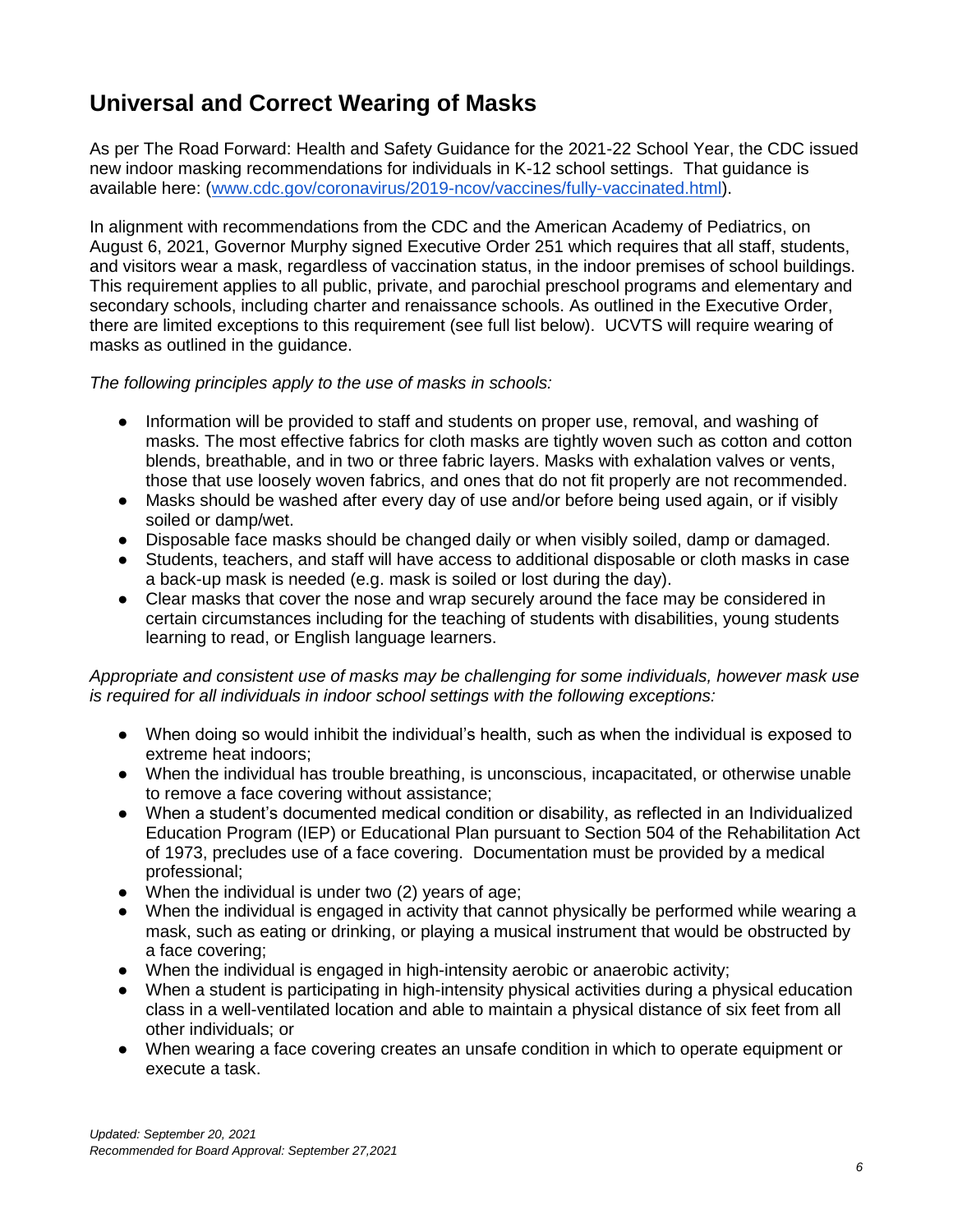*Relevant District Policy and Procedure Documents and Resources:*

UCVTS Board Policy 1648.11: The Road Forward COVID-19 - Health and Safety UCVTS Board Policy & Regulation 8451: Control of Communicable Diseases UCVTS District [Pandemic Restart and Recovery Plan 2020-2021](https://docs.google.com/document/u/0/d/1z-2r1S_n_RYPlURb5JYUgUWVsrvTkexLQM6g8BrSZwA/edit) District COVID-19 UPDATES Webpage: <https://www.ucvts.tec.nj.us/Page/1014>

#### **Physical Distancing**

UCVTS is planning for a full return to in-person instruction (full day, no cohorts) and will adjust planning according to most current New Jersey Department of Education guidance. Students and Staff members will practice social distancing to the greatest extent possible and in accordance with current Center for Disease Control (CDC), New Jersey Department of Health, local health department, and New Jersey Department of Education guidelines. Instructors will develop a room layout plan for and facilitate implementation of spacing of desks/chairs for student seating. The District will make every attempt to maintain 3 feet of physical distance wherever practicable. Building level administrators will clearly communicate expectations and guidelines for seating, will serve as a planning resource, will review plans and offer feedback, and will facilitate implementation of room layout plans. Central Office administrators will communicate expectations for physical distancing based upon current National, State and local guidelines and serve as a facilitator to building administrators. Students will follow one-way traffic flow patterns. Traffic flow will be clearly marked in each building and communicated via District/School created maps. Each building will specify separate entrances and exits, while also limiting traffic flow in hallways to one-way, where possible. So as to mitigate exposure, students will not have access to lockers, nor water fountains, at the start of the school year. Granting such access at a later time will be regularly considered, as consistent with COVID-19 trends and transmission rates throughout the County and State.

All instructional and non-instructional rooms in schools and district facilities must comply with social distancing standards to the maximum extent practicable.

Use of shared objects will be limited when possible or cleaned between use. Classrooms and offices will be cleared of clutter and decorations where appropriate so as to minimize the collection of germs.

Visitors to campus will be limited to only those who have a scheduled appointment or are providing pre-arranged services to the district.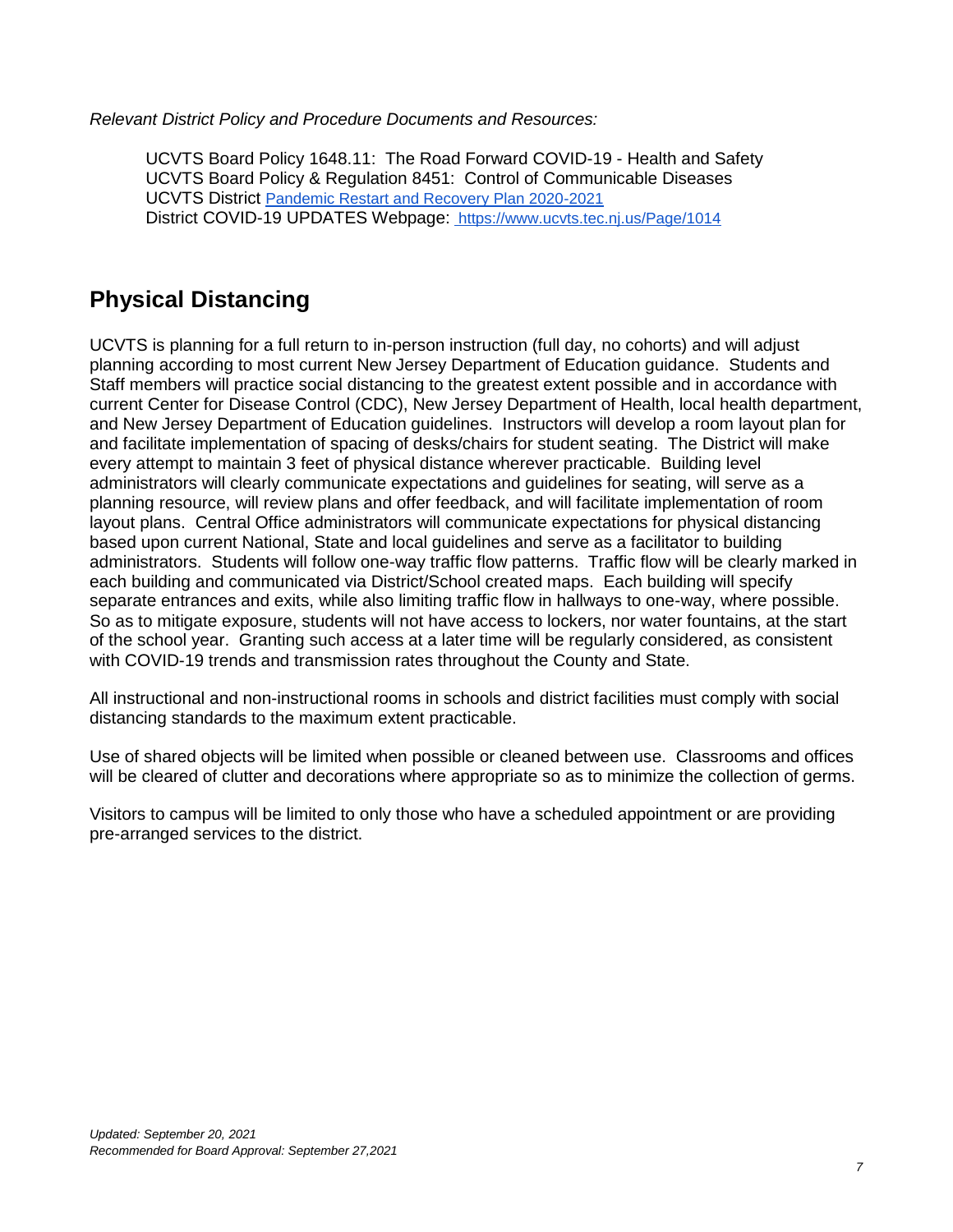#### **Handwashing Hygiene and Respiratory Etiquette**

The Union County Vocational-Technical Schools will promote behaviors that reduce spread. All students and staff should stay home when ill or experiencing symptoms. All students and staff should avoid touching their eyes, wash hands often with soap and water for at least 20 seconds, especially after coughing or sneezing, and avoid individuals who are ill. Signage will be displayed throughout campus which encourages good hygiene behaviors and which clearly mark traffic flow, as well as other procedures. Students and staff are encouraged to bring water bottles to school/work. Hand sanitizers and EPA-registered disinfectant wipes will be made available in classrooms, fitness rooms, faculty lounges, and offices. They will also be available in other areas as requested by the building principal.

The District will prepare and maintain hand sanitizing and/or hand washing stations with alcoholbased hand sanitizers (at least 60% alcohol) and/or soap. Classrooms that have existing handwashing stations will be supplied with soap and water. At a minimum, such stations will be located at entrances and exits of buildings, near lunchrooms and toilets, fitness centers, gymnasium, auditorium, public gathering spaces (such as the Board of Education Meeting Room).

#### **Meals**

School meals are critical to student health and well-being, especially for low-income students. The NJDOE considers it a moral imperative to ensure the seamless and continuous feeding of students during all phases of school safe-reopening. UCVTS will continue to provide meals to students through the changing circumstances of COVID-19. Additionally, should the need arise to temporarily transition to a fully remote setting, meals will still be provided.

The UCVTS Bell schedule will be adjusted to allow for adequate passing time between lunch and cocurricular periods. Students will be assigned and expected to attend a designated lunch period. Attendance will be taken and a variety of safety protocols will be in-place to mitigate exposure. Safety protocols include but are not limited to, assigned lunches with attendance for contact tracing, seating which faces one direction, physical distancing to the maximum extent practicable, mask-wearing when students are not eating or drinking.

Prior to the start of the school day, breakfast will be available in the cafeteria to students who receive meal services or who wish to purchase breakfast. Students will be required to follow all social distancing and safety precautions.

All eating areas will be cleaned and disinfected at the conclusion of the breakfast and/or lunch periods.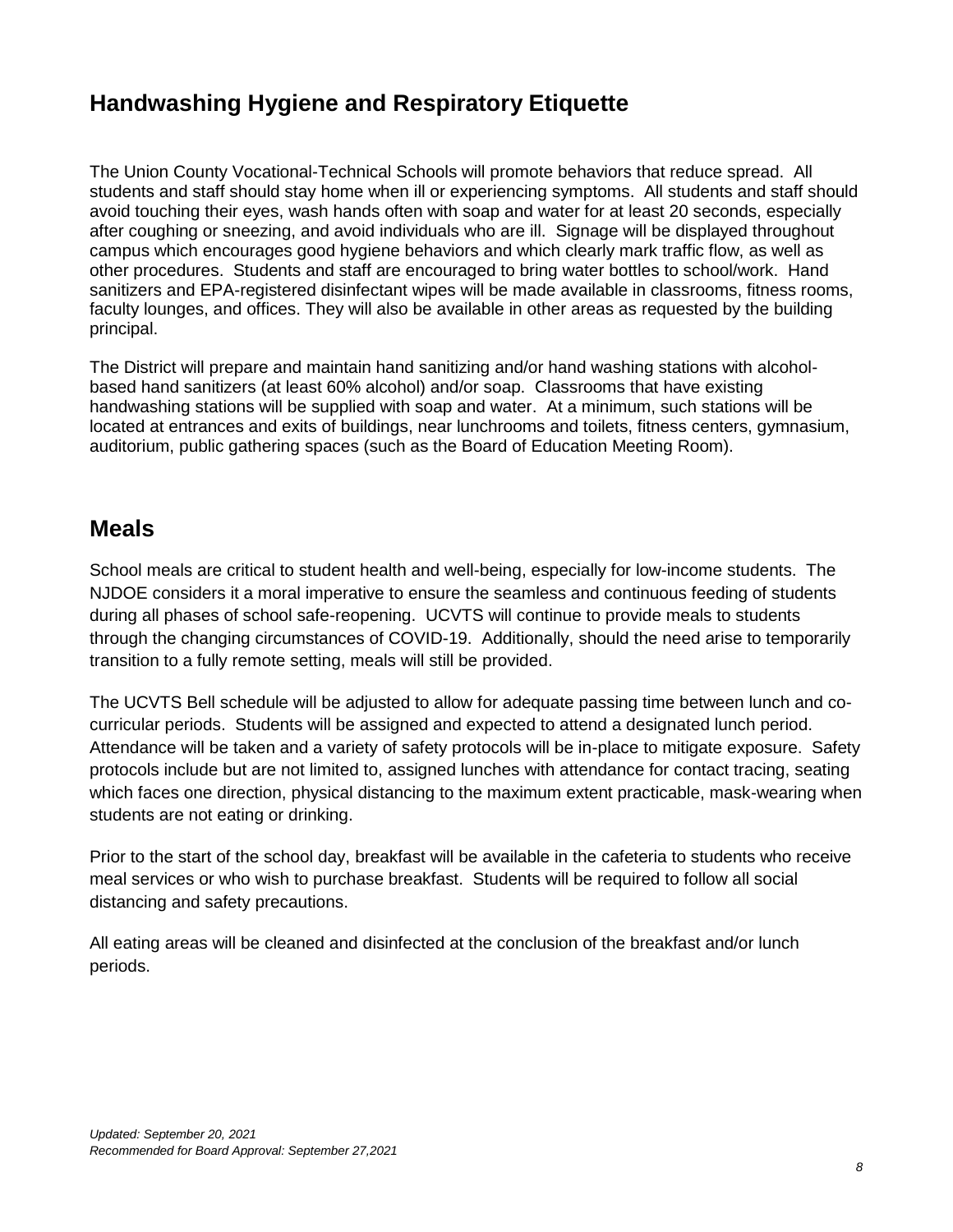#### **Transportation**

Transportation is coordinated by sending school districts for UCVTS full-time and share-time populations. UCVTS will work with sending district administrators and transportation staff to coordinate pick-up and drop-off times which meet adjusted times for onsite instruction according to UCVTS bell schedule. UCVTS will collect information and recommend procedures, where appropriate, which are in alignment with UCVTS safety procedures, including health screening and cleaning/disinfectant procedures. All students will be required to wear facial coverings on the bus at all times.

The details of transportation practices will vary by town, and requires coordination with each district individually.

Parents/families choosing to transport their children to school at UCVTS will be required to follow established pick-up and drop-off procedures and must do so in designated areas.

Students will proceed to designated check-in areas following marked traffic flow.

### **Cleaning and Maintaining Health Facilities, Including Improving Ventilation**

Custodians will walk through facilities as assigned to assess cleanliness and supplies and address any observed or reported issues. A checklist of specific areas, materials, supplies, etc. will be utilized for efficiency, consistency, and supply reordering including but not limited to bathroom supplies, classroom sanitization supplies. etc.

At least once every week day twenty-four (24) hour period rooms will be disinfected using the electrostatic apparatus which will lay a fine mist on all hard surfaces that will evaporate and air dry. The disinfectant neutralizes all bacteria in the room and will include spraying keyboards, misc, devices or other equipment in the room/space.

Bathrooms will be cleaned and disinfected frequently and as needed and utilizing protocols outlined by the Environmental Protection Agency (EPA). Supplies will be replenished where needed.

All touch points will be sanitized/disinfected at least once every twenty-four (24) hours.

The nurses office and the designated isolation room, as well as other locations designated based upon potential exposure risks, will have a Odorox Slimline Hydroxyl Air Processor, which is designed to decontaminate up to a 1,000 sq ft. of space. The unit meets or exceeds EPA-OSHA standard & guidelines and is FDA approved.

All building rooms will be cleaned and disinfected each evening with recommended CDC, EPA COVID-19 registered products, including Envirox Critical Care (24 hour). Envirox Critical Care (24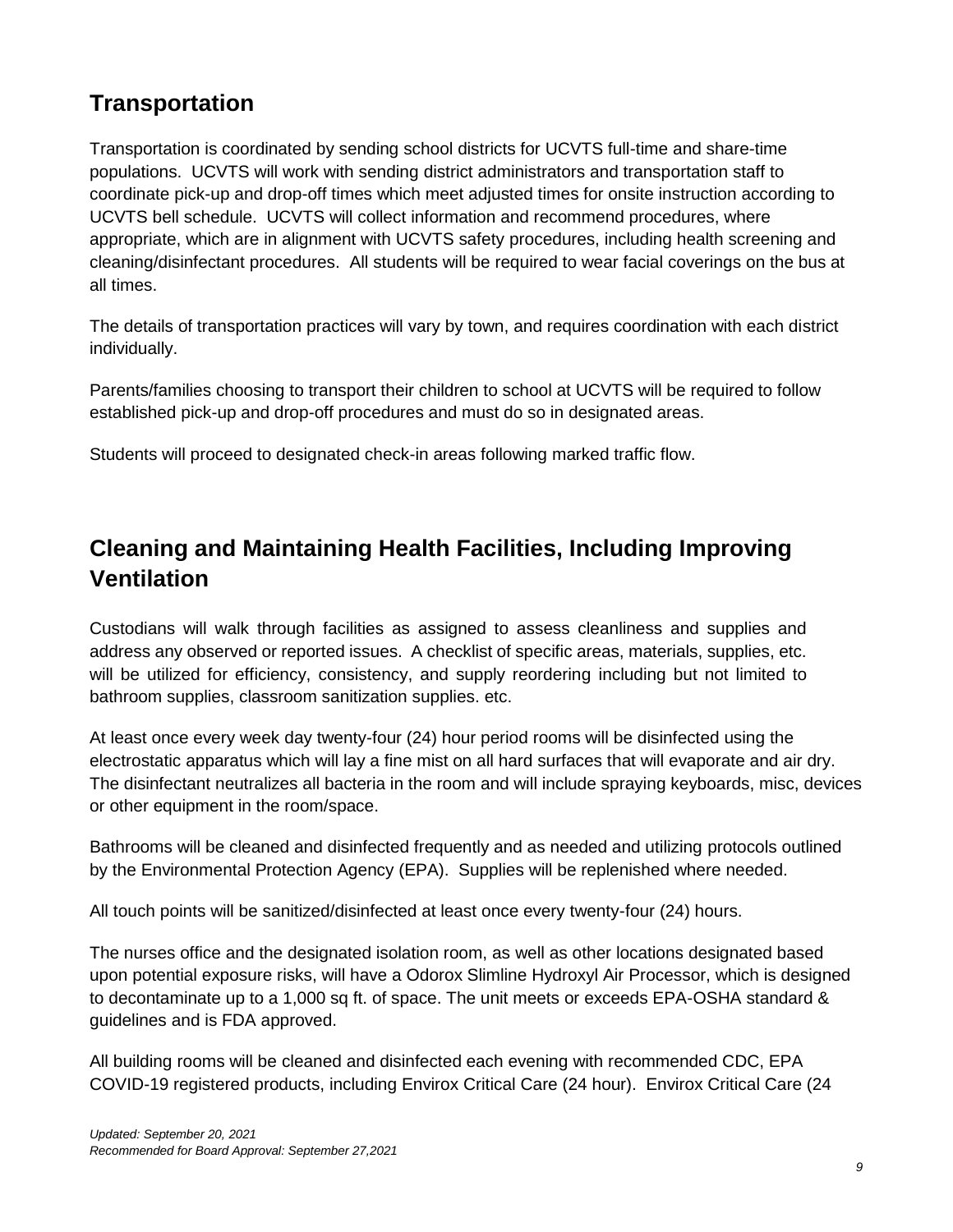hour) cleaning products are approved to kill bacteria and viruses, including the human coronavirus, and offers residual protection from certain types of bacteria. As part of the evening cleaning Bru-tab will be applied using an electrostatic apparatus which will disinfect any and all hard surfaces. These two products will work in conjunction with each other during the cleaning and disinfecting process.

All manufacturer's instructions will be followed for all cleaning and disinfection products (e.g. concentration, application method, and contact time, etc.).

All UCVTS facility ventilation systems circulate fresh air into the buildings according to specified requirements. All filters for A/C units are maintained according to manufacturer recommendations. The District has contracted with Honeywell Corporation for mechanical, temperature, automation, and energy monitoring services. A Honeywell professional is onsite all day, every day (Monday-Friday), and works directly with our District Maintenance Engineer to monitor our HVAC systems.

Each building a part of the Union County Vocational-Technical Schools have operational HVAC systems. HVAC systems have computerized software which provides real-time updates of air-flow, heating, cooling and room temperature data in nearly each classroom/office space. Daily check-ins of the HVAC systems will occur at least one (1) time per week day. Daily check-ins include monitoring air-flow to each classroom.

The current air-flow systems on campus are designed to provide at least 30% fresh air (outside air) through the air handler. It has been recommended by those responsible for monitoring and maintaining the HVAC systems, that windows and doors remain closed to allow the air handlers to operate as designed.

An HVAC audit is currently in progress on our main campus to investigate efficiency and infrastructure of each of the systems which operate in the various buildings located on the main campus. The District is investigating additional alternative air purification systems which may be used in specific locations, as needed.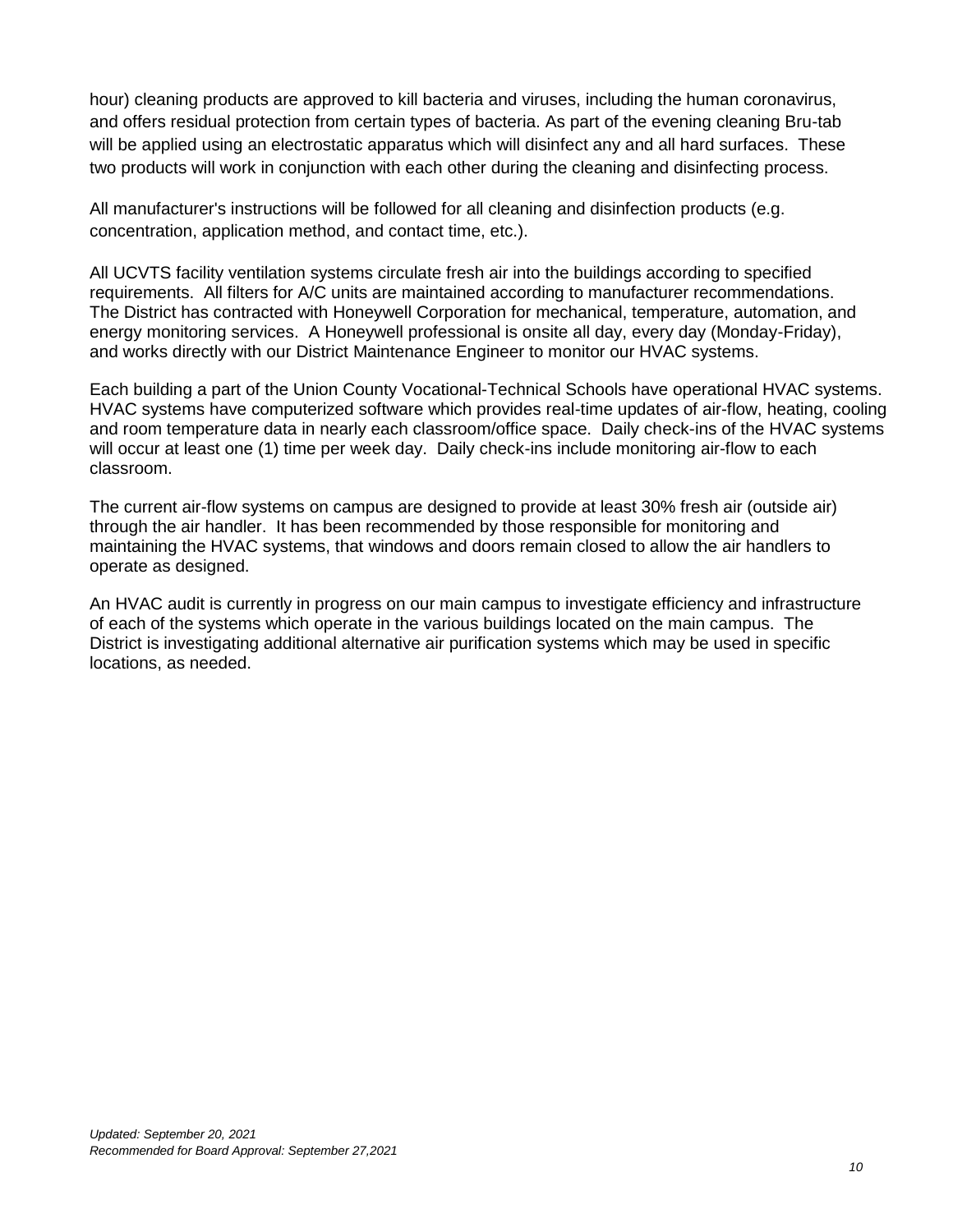## **Screening, Exclusion, and Response to Symptomatic Students and Staff Members**

Screening procedures will include the following:

- Staff must visually check students for symptoms upon arrival (which may include temperature checks) and/or confirm with families that students are free of COVID-19 symptoms.
- Health checks will be conducted safely and respectfully, and in accordance with any applicable privacy laws and regulations.
- Results will be documented when signs/symptoms of COVID-19 are observed following FERPA/HIPAA guidelines.
- Any screening policy/protocol will take into account students with disabilities and accommodations that may be needed in the screening process for those students.
- Daily health questionnaires may be utilized, as necessary, based upon recommendation of State and local Department of Health agencies and the Department of Education.

#### *Procedures for symptomatic staff and students:*

*Students:* Students who feel ill will report to the nurses' office for triage. Students experiencing symptoms associated with COVID-19 will be isolated in a safe and respectful manner. Parents will be contacted and expected to pick up their child immediately. COVID-19 related symptoms will be documented in accordance with FERPA/HIPAA requirements. Parents should contact their child's primary care physician. The building principal will be notified accordingly. A separate isolation room will be utilized for those who are experiencing COVID-19 symptoms.

*Staff:* Staff members should notify the school nurse if they are feeling ill and report any COVID related symptoms. The staff member should also notify their building administrator. The staff member will be released to go home if they feel well enough to drive. If the staff member does not feel well enough to drive, the staff member should report to the nurse's office and make arrangements for a family member or friend for pick-up. Staff members should contact their primary care physician. A separate isolation room will be utilized for those who are experiencing COVID-19 symptoms.

Additionally, any student or staff member with a temperature which reads greater than 100.4 degrees or who is experiencing symptoms should stay home.

UCVTS officials will follow current Communicable Disease Service guidance for illness reporting.

If the school district becomes aware that an individual who has spent time in a district facility tests positive for COVID-19, school officials will notify local health officials and communicate with community members, as per local department of health guidance. District officials will work with Department of Health representatives to make decisions regarding facility usage and cleaning.

Quarantine and exclusion decisions will be made in alignment with NJDOE and NJDOH current guidelines and in consultation with the local Department of Health agency.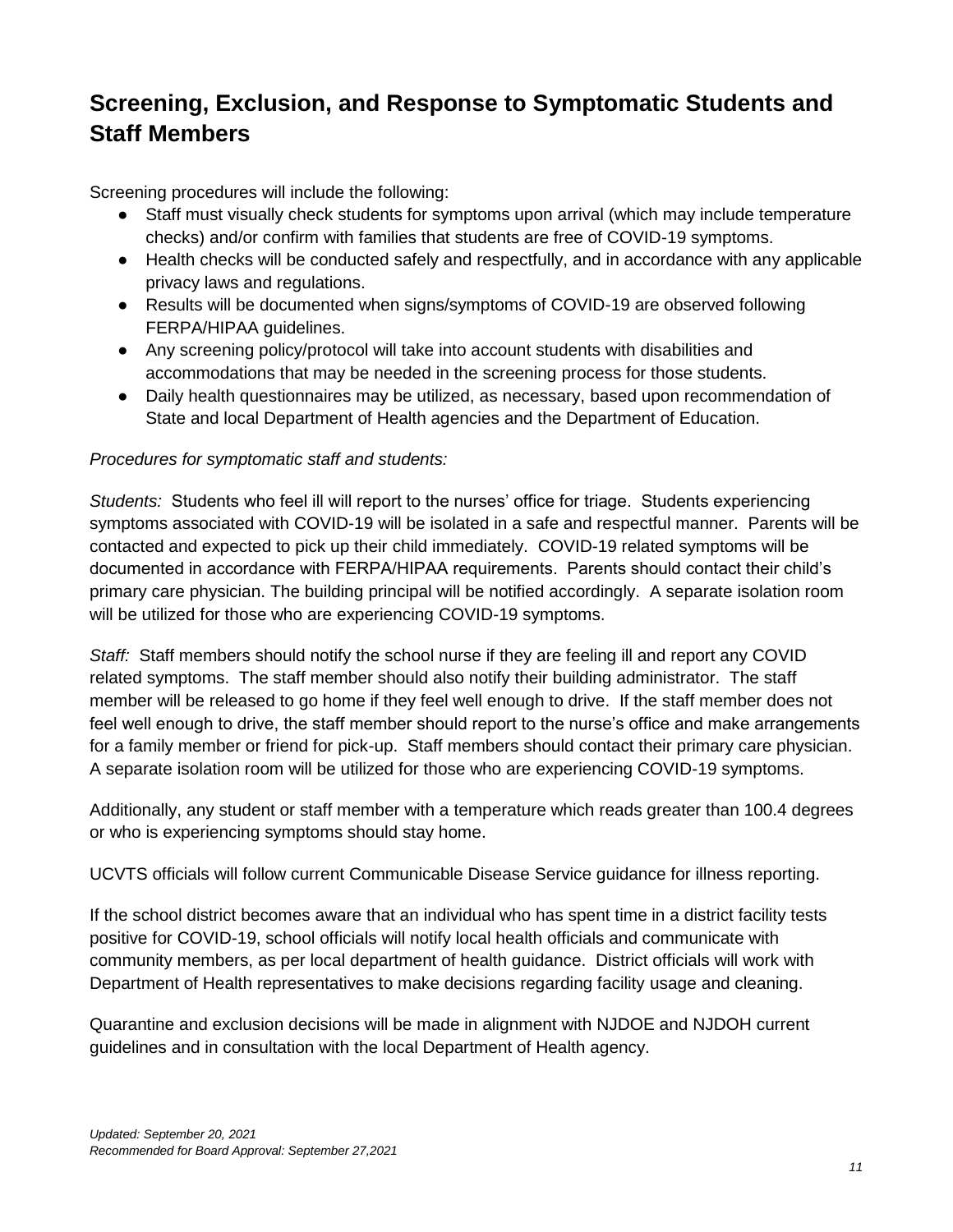School nurses will follow best practice procedures for screening and possible exposure as outlined by local, State, and National School Nurse and Department of Health organizations.

## **Contact Tracing**

The District will follow current recommendations from the CDC, State and local Department of Health agencies as to who is considered a close contact (currently, anyone who was within six feet of you for more than 15 minutes). Contacts are provided with education, information and support to understand their risk, what they should do to separate themselves from others who are not exposed, how they should monitor themselves for illness, and the possibility that they could spread the infection to others even if they themselves do not feel ill.

UCVTS nursing staff and/or administrators will work with local and county health officials in the event that we are notified of a student or staff member who has tested positive. District nursing staff and School Safety Specialist will attend trainings in an effort to remain current with guidelines and recommendations.

UCVTS will follow guidelines outlined as per the New Jersey Department of Health[:](https://www.state.nj.us/health/cd/documents/topics/NCOV/RecommendationsForLocalHealthDepts_K12Schools.pdf) [https://www.state.nj.us/health/cd/documents/topics/NCOV/RecommendationsForLocalHealthDepts\\_K12Schools](https://www.state.nj.us/health/cd/documents/topics/NCOV/RecommendationsForLocalHealthDepts_K12Schools.pdf) [.pdf](https://www.state.nj.us/health/cd/documents/topics/NCOV/RecommendationsForLocalHealthDepts_K12Schools.pdf)

*When Someone Tests Positive for COVID-19:*

- The District will communicate expectations that parents and staff notify school authorities if they test positive for COVID-19.
- The District will notify the LHD and provide the following information, where available; (contact information for the person(s) who tested positive for COVID-19; date COVID-19 positive individual developed symptoms (if applicable), tested positive for COVID-19 (if known), and was last in the building; types of interactions (close contacts, length of contact) the person may have had with other persons in the building or in other locations; names, addresses, and telephone numbers for ill person's close contacts in the school; any other information to assist with the determination of next steps.)

Seating charts and attendance lists will be maintained for ease of contact tracing, where practicable.

Testing: UCVTS personnel will work with local health departments to identify rapid viral testing options in the community for the testing of symptomatic individuals.

Information regarding COVID-19 testing: New Jersey COVID-19 Information Hub - Testing:<https://covid19.nj.gov/pages/testing>

Union County Testing[:](https://ucnj.org/) <https://ucnj.org/>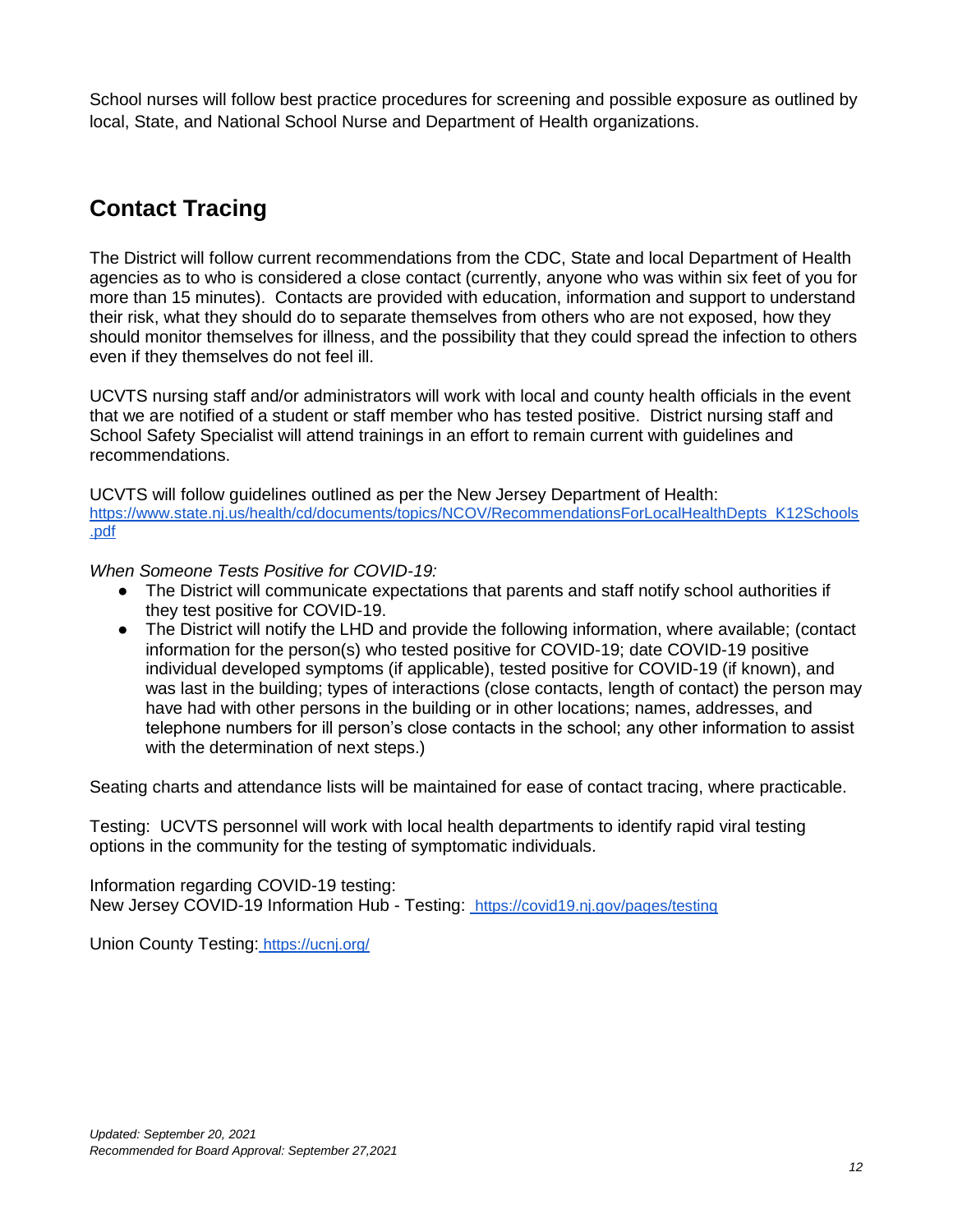## **Testing**

UCVTS personnel will work with local health departments to identify rapid viral testing options in the community for the testing of symptomatic individuals and may consider working with State agencies to provide preventative testing of students and staff members on campus.

*Information regarding COVID-19 testing:*

- ●New Jersey COVID-19 Information Hub Testing: <https://covid19.nj.gov/pages/testing>
- Union County Testing[:](https://ucnj.org/) <https://ucnj.org/>

Additionally, any student or staff member with a temperature which reads greater than 100.4 degrees or who is experiencing symptoms should stay home.

UCVTS officials will follow current Communicable Disease Service guidance for illness reporting.

If the school district becomes aware that an individual who has spent time in a district facility tests positive for COVID-19, school officials will notify local health officials and communicate with community members, as per local department of health guidance. District officials will work with Department of Health representatives to make decisions regarding facility usage and cleaning.

School nurses will follow best practice procedures for screening and testing for possible exposure as outlined by local, State, and National school nurse and Department of Health organizations.

#### **Student and Staff Member Travel**

UCVTS is following New Jersey State guidelines for travel. At this time there are no recommended travel restrictions. However New Jersey does make recommendations for testing and quarantine for unvaccinated individuals who do travel. UCVTS recommends that families follow the New Jersey guidance for testing and quarantine if traveling. If a child or staff member is unvaccinated and has traveled within the last 7 days, they are required to follow specific recommendations outlined in the travel guidance. If a child or staff member has traveled internationally within 14 days of attending school or a school sponsored event, the community member is required to contact the school nurse. School nurses can be reached at (90)-889-8288 ext. 405 or jsherer@ucvts.org or cparhamfoster@ucvts.org .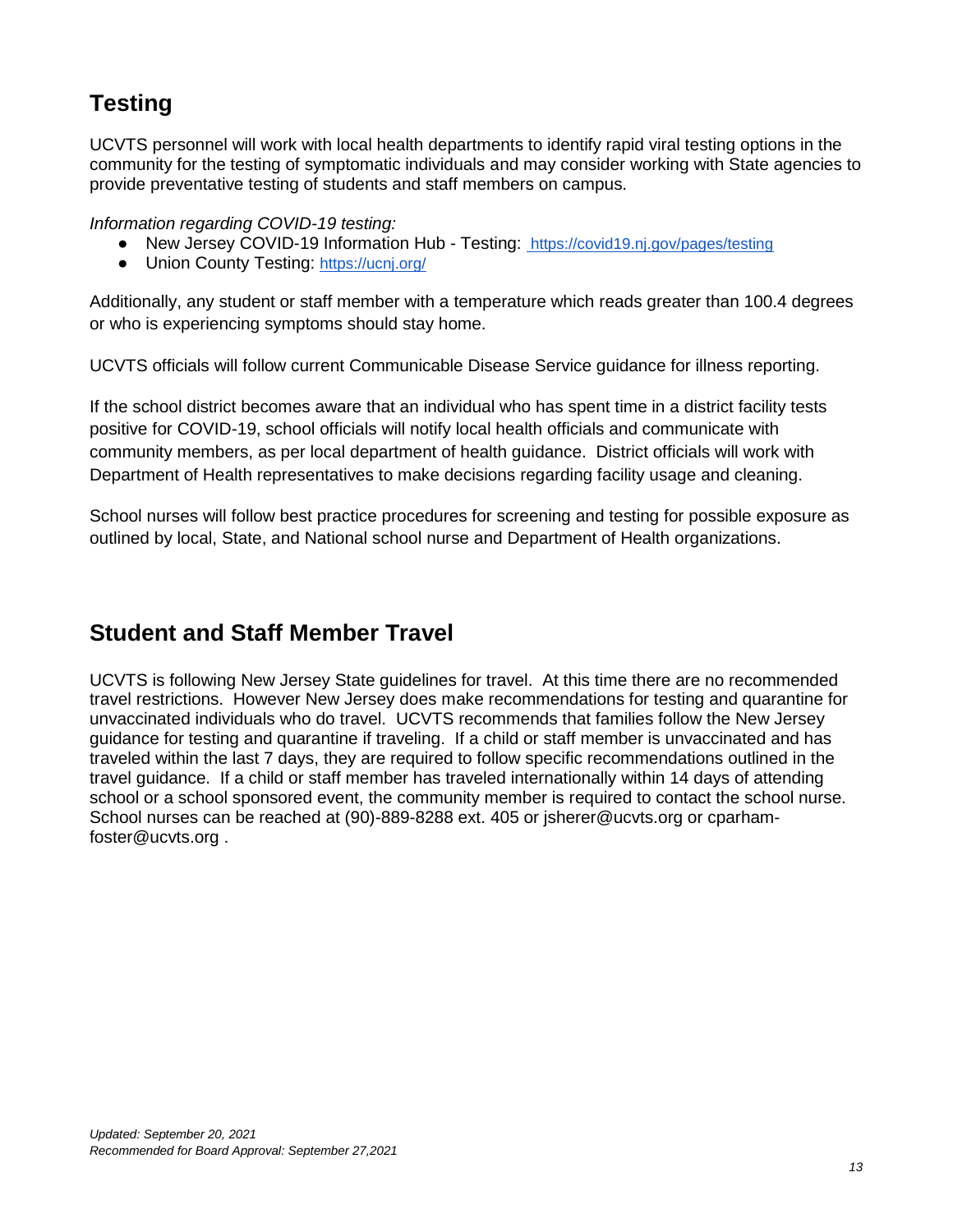## **Appropriate Accommodations for Children with Disabilities with Respect to the Health and Safety Policies**

District staff, including nurses and special services personnel, will identify students who have disabilities and who may be impacted by safety practices outlined by the District and in accordance with applicable laws, Board of Education policies and Department of Education guidance. Staff members will proactively reach out to families to create health plans which ensure a collaboratively planned, safe return to school. The District may ask families to consult with a child's physician/health care professional and/or seek necessary permissions to be in contact with a child's health care professional directly.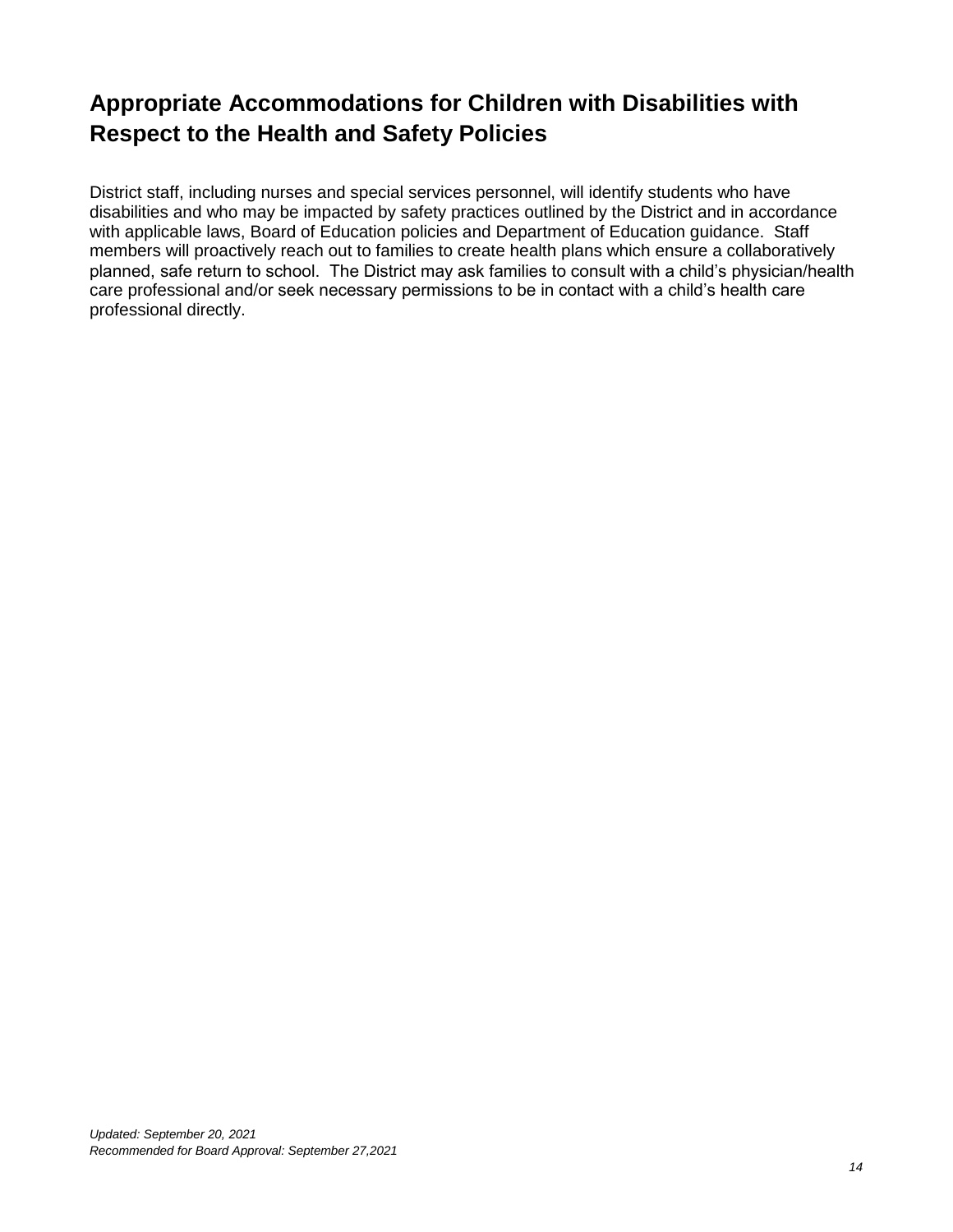# **Part II: Ensuring Continuity of Services**

*Updated: September 20, 2021 Recommended for Board Approval: September 27,2021*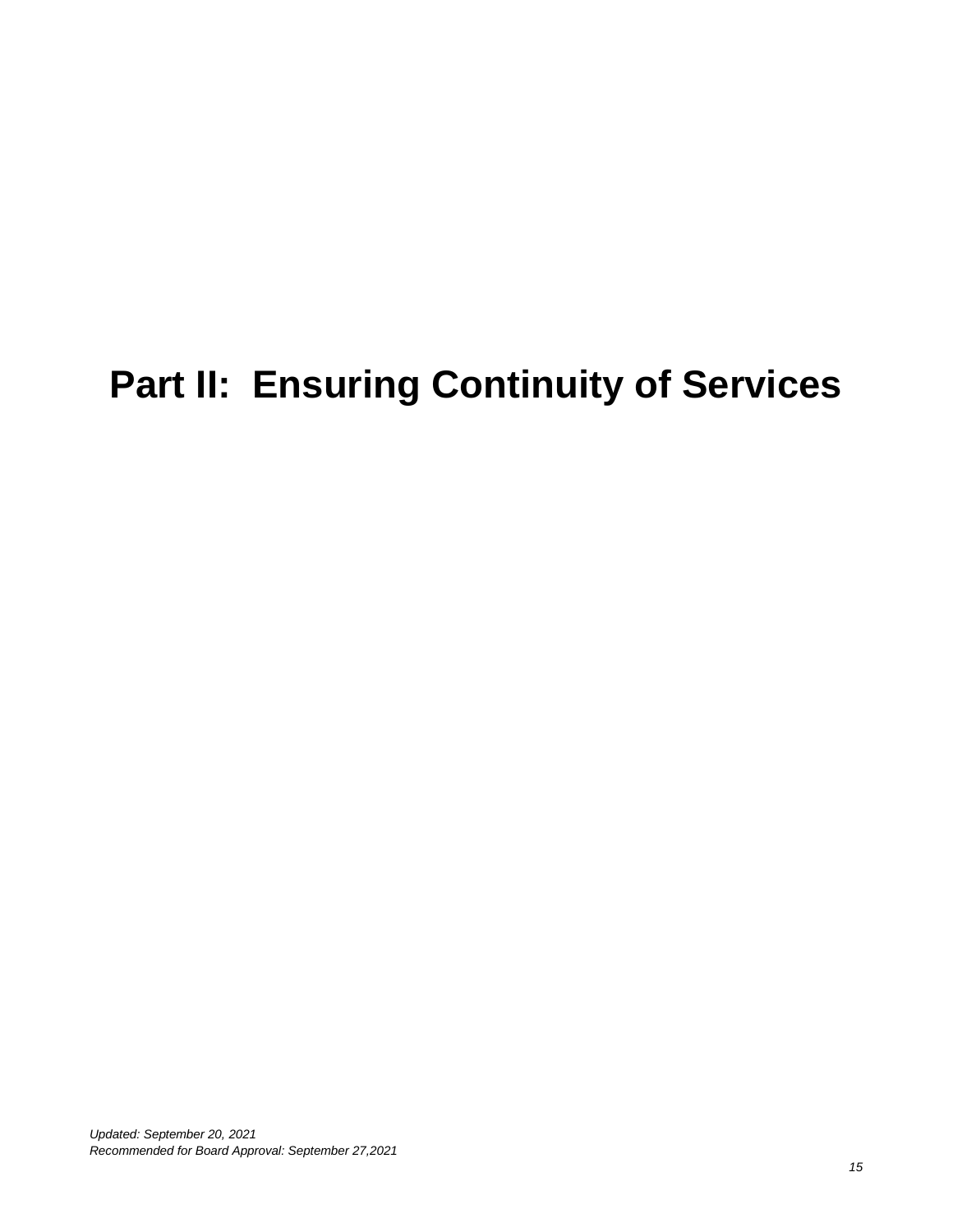## **Continuity of services, including but not limited to services to address student academic needs and staff social, emotional, mental health, and other needs, which may include student health and food services**

UCVTS is committed to the academic, social, emotional, mental health and other needs of our community. A primary focus of our efforts will be to provide students and staff with necessary supports to prepare for 2021-2022 and beyond. A series of universal and targeted supports for students and staff will be implemented to ensure continuity of services.

A Multi-Tiered System of Supports will be the organizing structure to deliver all students with appropriate academic, behavioral, and social-emotional interventions at the universal, group, and individual levels.

Academic supports include: differentiated instruction for all students to account for changes in student learning due to the pandemic expanded availability of teacher office hours for 1:1 assistance, and small-group and 1:1 instruction to students identified in need of extra support.

Social/Emotional and mental health supports include: scheduled meetings with district school counselors, expanded the time allotted during our school day for student co-curricular support, partnering with a clinical support agency to deliver necessary social and mental health supports for students and their families, additional opportunities to promote student and staff wellness,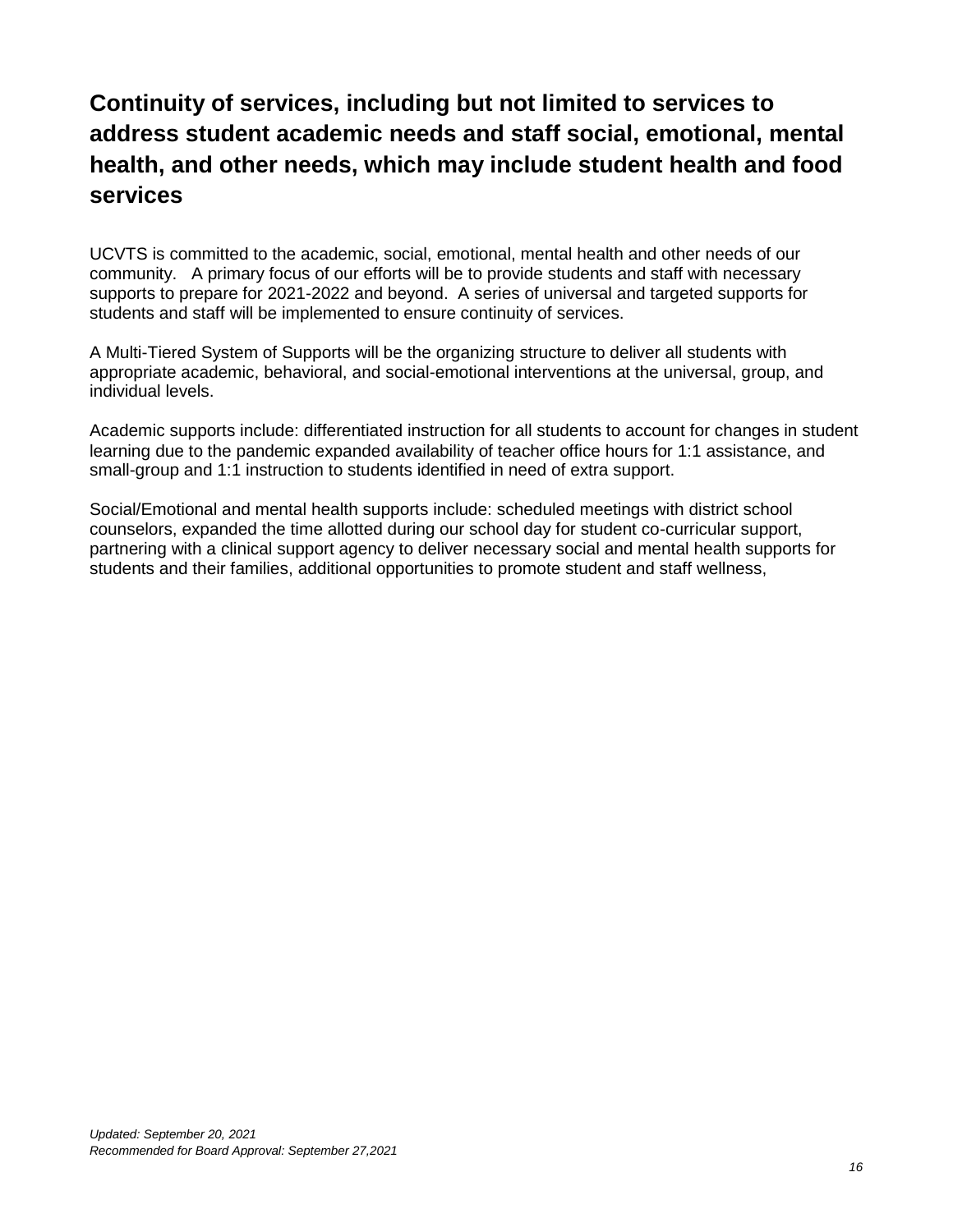#### **Virtual Instruction for Students in Quarantine**

Students who are notified that they are required to quarantine by UCVTS will be eligible for quarantine instruction. Students will receive a combination of asynchronous and synchronous supports.

Students receiving quarantine instruction are encouraged to keep up with the work remotely on their same schedule should individual circumstances allow.

#### *Synchronous Audio*

- a. Students will have access to live audio through a Zoom link. If students are able to participate, they will sign into the zoom class at the start of their regularly scheduled class period.
- b. Teachers will not be communicating with students participating remotely during class, but will be available to answer any questions through email or google classroom.

#### *Asynchronous Instruction*

- *c.* All materials presented to students will be posted on Google Classroom. This will allow students to follow along with the live audio provided through Zoom and have access to the same materials that all students receive.
- d. All assignments will be included on Google Classroom with due dates.

#### *Afterschool Office Hours*

- e. Students will have access to instructional staff, pending staff availability, to ask questions and receive live support in the Math, Science, English/Language Arts, World Language (Spanish), Social Studies, and Health content areas.
- f. Zoom links and a schedule to access will be provided to students receiving quarantine instruction.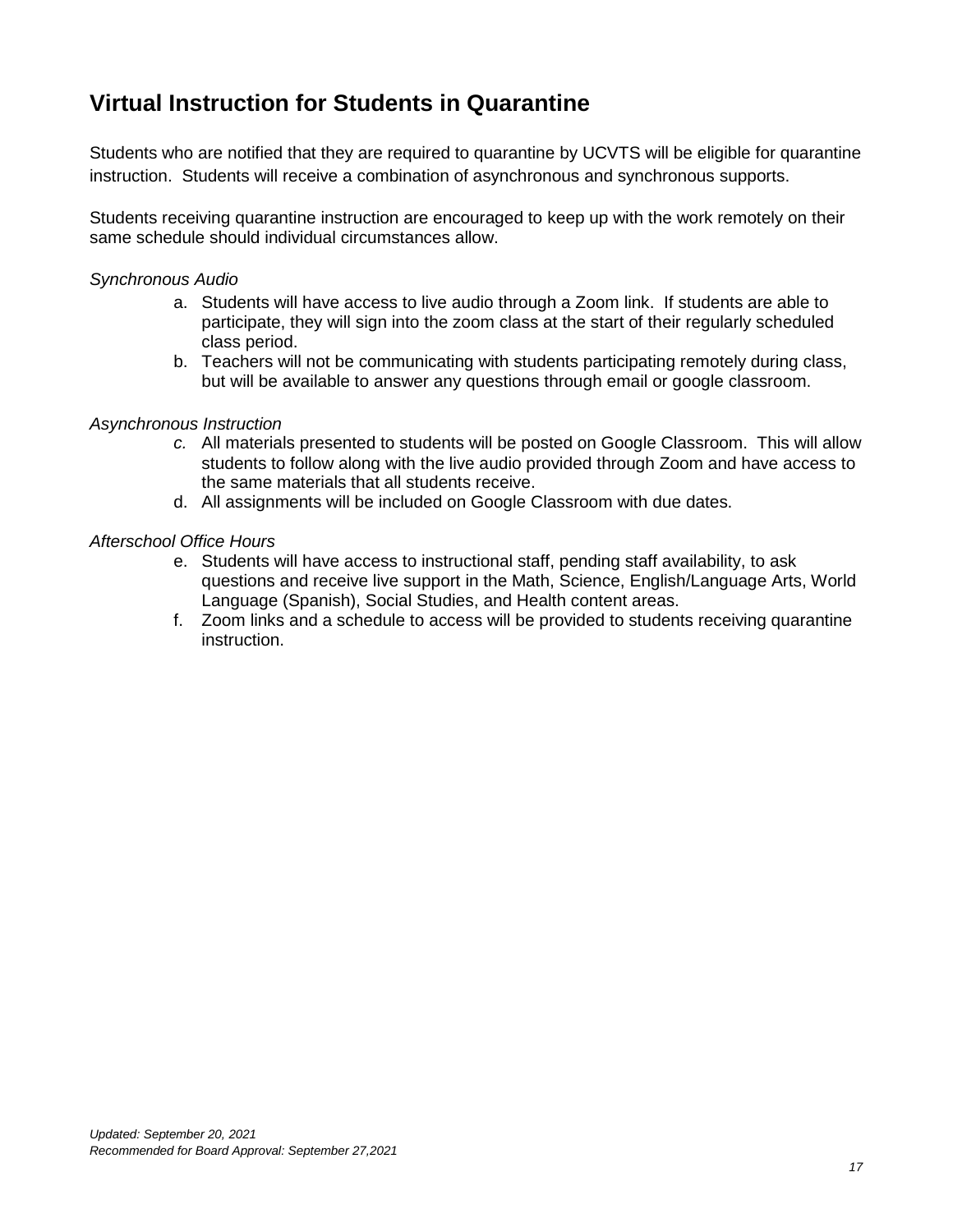# **Part III: Emergency Virtual or Remote Instruction**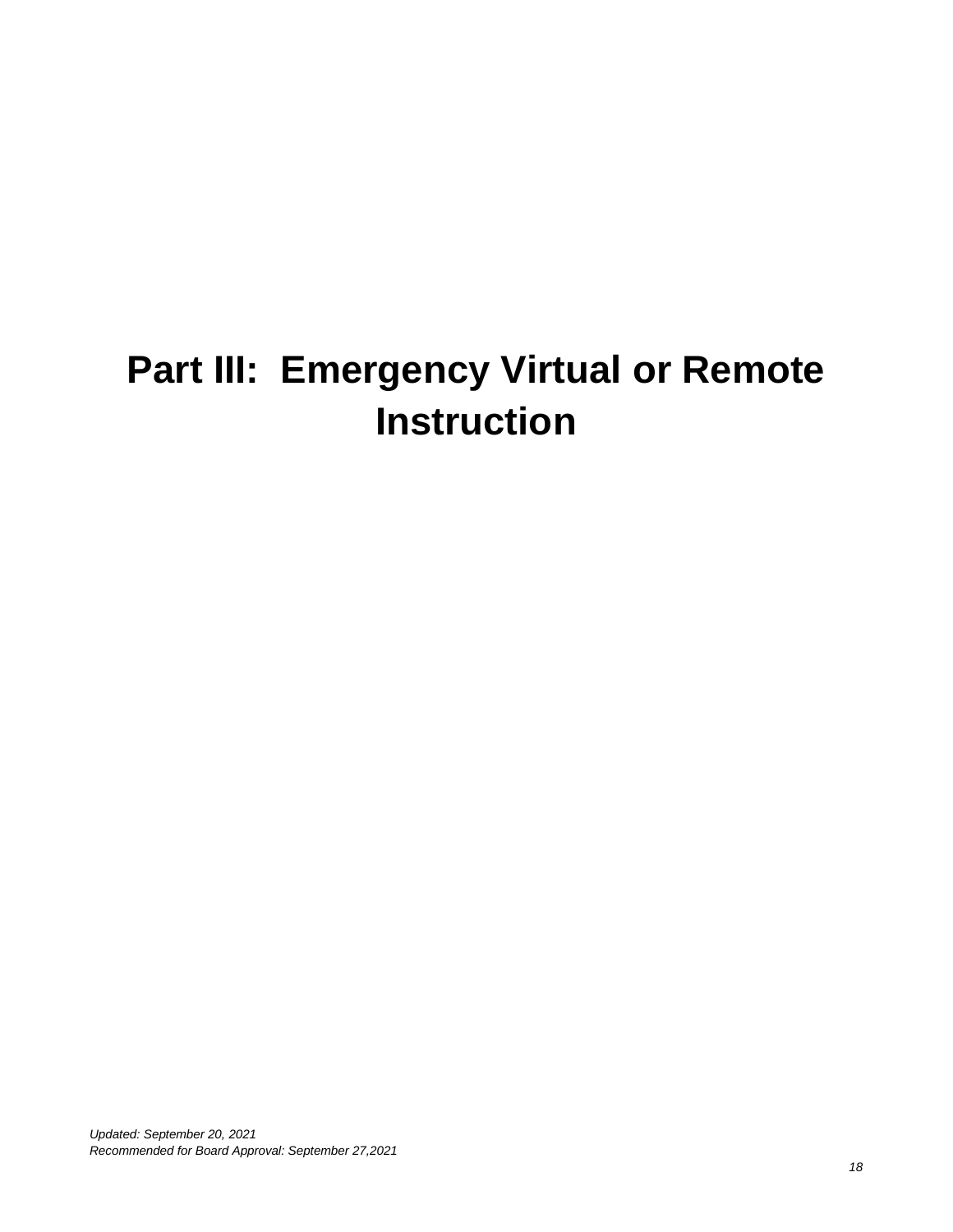#### **Introduction**

A New Jersey Department of Education [Broadcast Memo,](https://www.nj.gov/education/broadcasts/2021/aug/18/LEAGuidanceforChapter27EmergencyVirtualorRemoteInstructionProgramsforthe2021-2022SchoolYear.pdf) dated August 18, 2021 requires New Jersey public school districts to "provide for the continuity of instruction in the event of a public-health related district closure" and that school districts "can utilize virtual or remote instruction to satisfy the 180-day requirement pursuant to N.J.S.A. 18A:7F-9. I" It further clarifies that "in order to provide transparency and ensure that New Jersey students continue to receive high quality, standards-based instruction, each school district, charter school, renaissance school project and Approved Private School for Students with Disabilities (APSSDs) must annually submit its proposed program for virtual or remote instruction (plan) to the Commissioner of Education. This plan would be implemented during a district closure lasting more than three consecutive school days due to a declared state of emergency, declared public health emergency, or a directive by the appropriate health agency or officer to institute a public health-related closure." In the event that UCVTS must transition to a emergency virtual or remote instruction environment, in accordance with the requirements as outlined by the New Jersey Department of Education, UCVTS will ensure all students have access to the technology needed to successfully participate in the educational environment, have access to lunch and breakfast programs, and will ensure that the instructional program meets the minimum four (4) hour daily requirement.

## **Access to Digital Devices**

In the event that UCVTS is mandated to temporarily enter into an emergency virtual or remote instruction environment, UCVTS will ensure that all students have access to Chromebooks and internet connectivity. Every full-time career academy and alternative high school student is issued a Chromebook. UCVTS will assist and partner with our sending districts to provide shared-time students with devices and connectivity where the sending district is unable to do so. UCVTS will provide software or hardware capabilities in which students will need to have access in order to successfully complete the Career and Technical Education Program. Adult students will be assigned devices as needed.

Families will be surveyed regarding access to home internet connectivity. Students who do not have regular access to WiFi internet will be formally identified through this process. Arrangements for internet connectivity for those who do not have access will be made.

In preparation for possible mandated remote learning for district students and faculty, the technology department has set up the following guidelines for technology related instruction and support.

> *a.* The primary source for structured remote learning will be done with Google Classroom. This will encompass attendance, lesson assignments, assessments and communication. GoGuardian will be utilized by faculty in monitoring students during their assigned class times. All full-time students have district assigned Chromebooks or in the case of the School of Design, laptops. All district faculty are also provided a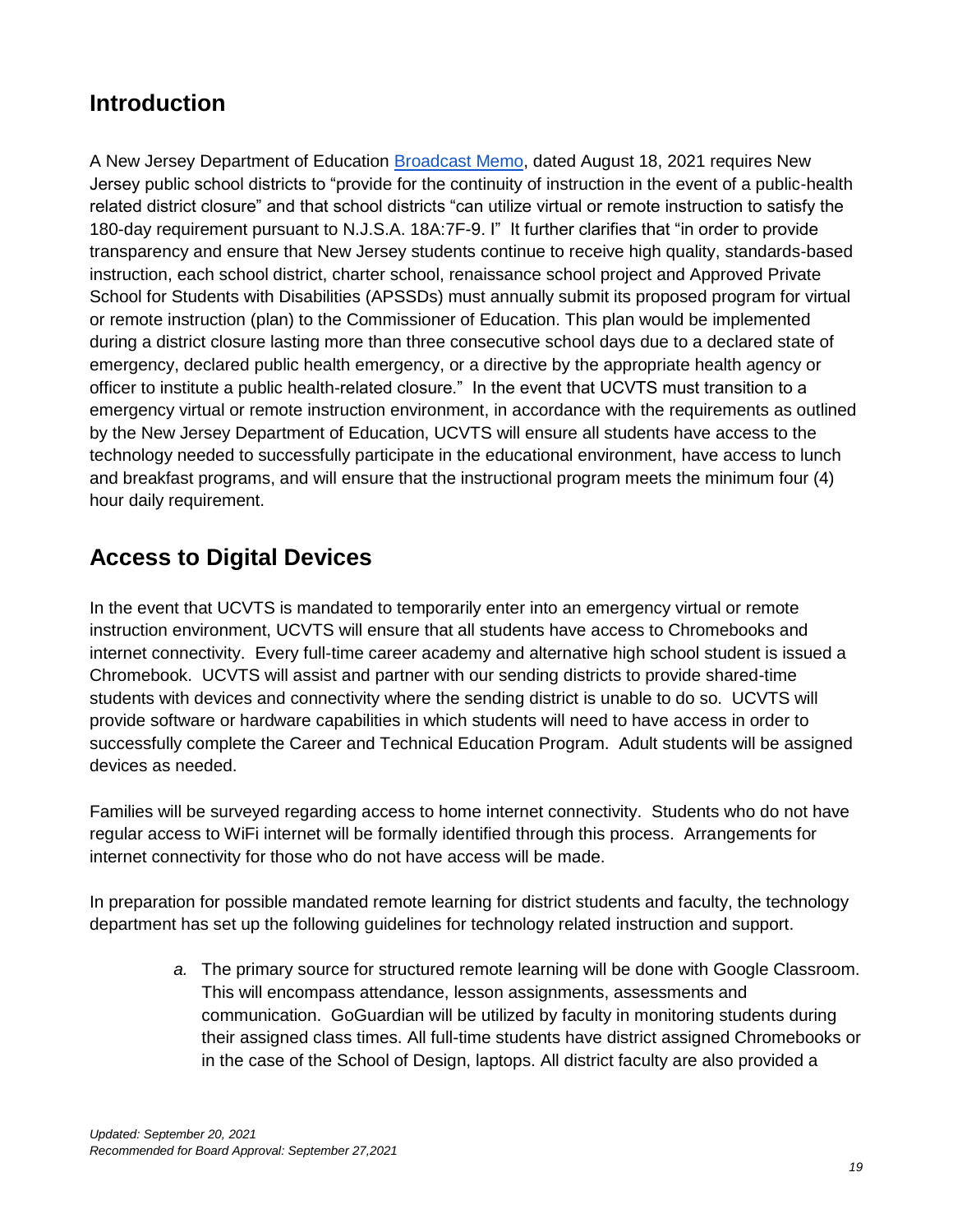district issued laptop. These devices are to be used in the remote learning environment.

- *b.* A centralized location on campus will be established where students and staff who need to replace their devices can drop off and pick up devices without having to come into contact with anyone.
- *c.* Issues with Chromebooks should be reported by the technology department via electronic Helpdesk form.
- *d.* Please note that any network issues that occur in the home of the student or instructor, will be the responsibility of that party. The UCVTS technology department will not be providing any assistance on personal networks. If there is a larger network issue, located on the district campus, the technology department will address the matter accordingly.
- *e.* These guidelines are established for UCVTS students and faculty during an event which necessitates a remote learning environment. As needed, modifications will be made and notification of those modifications will be sent to all parties.

#### **School Breakfast and Lunch Programs/Virtual Instruction**

Students who qualify for free and reduced meals will be surveyed regarding access to pick up from the main campus of the Union County Vocational-Technical Schools. "Grab and go" meals will be packaged by our food service provider and will be provided to students who are able to collect them from a designated area on campus. Depending on staffing availability, arrangements may be made for meals to be delivered to students who are not able to collect from the district. Unfortunately, our food service provider will not be able to guarantee that meals will be "nut free." However, meals will vary each day. "Grab and go" meals will be available from 8:30 a.m. and 10:00 a.m. (breakfast) and from 11:30 a.m. to 1:00 p.m. (lunch). Meals which require delivery will be delivered during the same hours. Deliveries will be made in a "drop and go" fashion in a marked (logo) district vehicle.